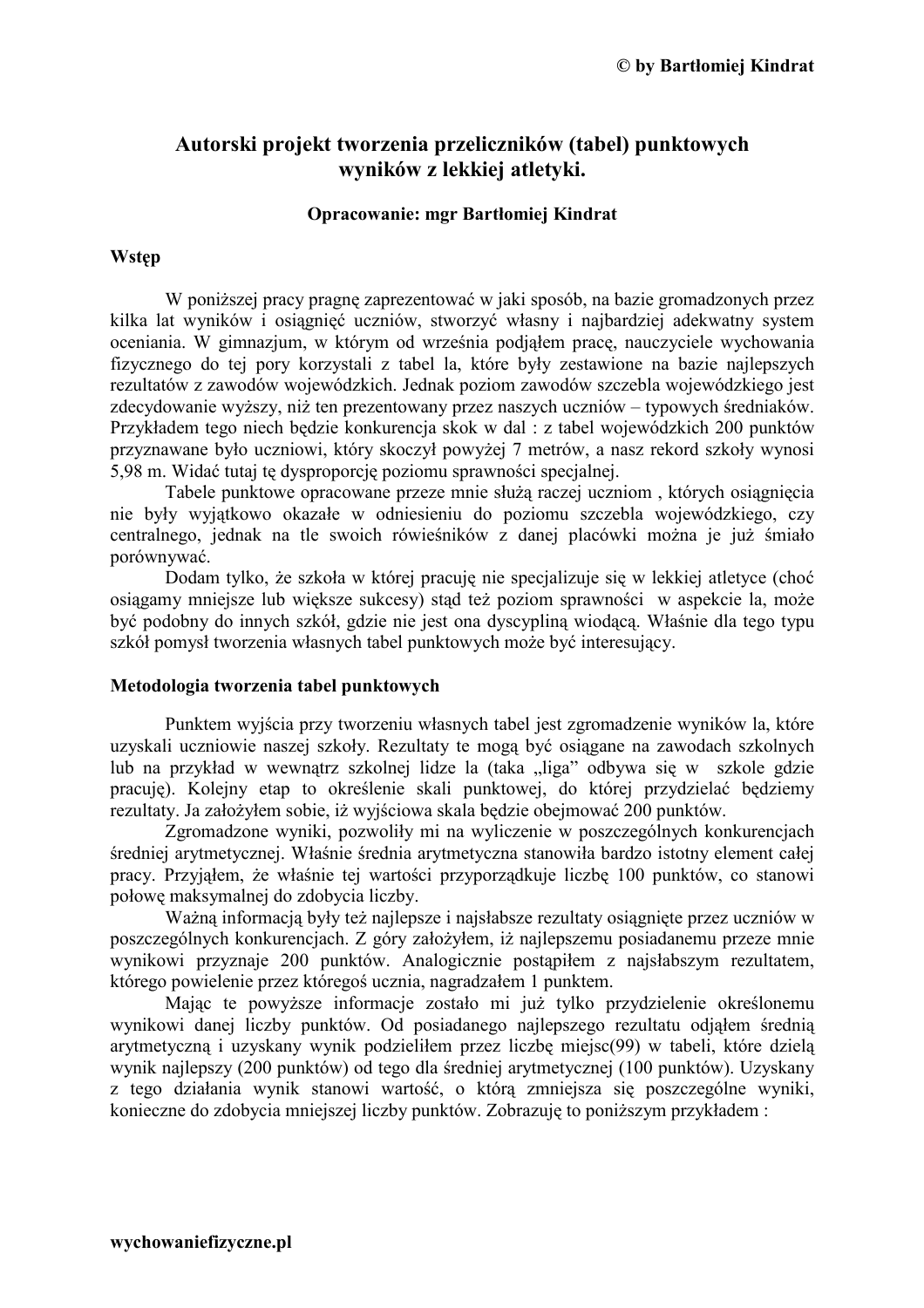Konkurencja: rzut oszczepem (chłopcy klasa II) Najlepszy wynik  $(200 \text{ punktów})$ : 36,10 Najsłabszy wynik (1 punkt) : 7,70 Średnia arytmetyczna wszystkich wyników (100 punktów): 17,60  $36,10 - 17,6 = 18,5m$  $18.5 / 99 = 0.187$ m

Wartość 0,187 zaokrąglam do 0,185.

Właśnie 0,185m stanowi wartość, o którą pomniejszam każdy wyższy wynik i w ten sposób powstaje odległość, której uzyskanie premiowane jest zdobyciem liczby punktów mniejszej o jeden.

| <b>Punkty</b> | Wynik                     |
|---------------|---------------------------|
| 200           | 36,10                     |
| 199           | 35,92 $(36,10-0,185)$     |
| 198           | $35,73$ $(35,92 - 0,185)$ |

Powyższy przykład pokazuje, iż do zdobycia 199 punktów konieczne jest rzucenie przynajmniej 35,92m.

Właśnie w ten sposób tworzyłem tabele dla wartości punktowych od 200 do 100. Dolna części tabeli (100 – 1) wyznaczana jest analogiczni. Różnica polega tylko na tym, iż od średniej arytmetycznej odejmujemy wynik minimalny i dzielimy go przez 99 (liczba miejsc w tabeli dzielaca obie wartości).

$$
17,6-7,70=9,9
$$
  
9,9 / 99 = 0,1 m

Każdy kolejny wynik począwszy od 17,6 zmniejszam o 0,1 m i przydzielam mu liczbę punktówpomniejszą o 1 w stosunku do wyniku poprzedniego (patrz tabela poniżej).

| <b>Punkty</b> | Wynik            |
|---------------|------------------|
| 100           | 17,6             |
| 99            | $17,5(17,6-0,1)$ |
| 98            | $17,4(17,5-0,1)$ |
| 97            | 17,3             |
|               | 7,8              |
|               | 7,7              |

Właśnie w ten sposób rozkładałem wynik w poszczególnych konkurencjach. Czasem, w celu ułatwienie rozkładania wyników, należy pewne wartości zaokraglić.

Musze dodać, iż tą metodą obliczałem wyniki punktowe tylko dla klasy II gimnazjum. Tworząc tabele punktowe dla klasy I i III, z góry założyłem, iż wyniki w klasie I będą o 10 % niższe, a w III o 10 % wyższe od tych wyjściowych z II klasy. Stanowiło to ułatwienie i założenie progresywności efektów pracy.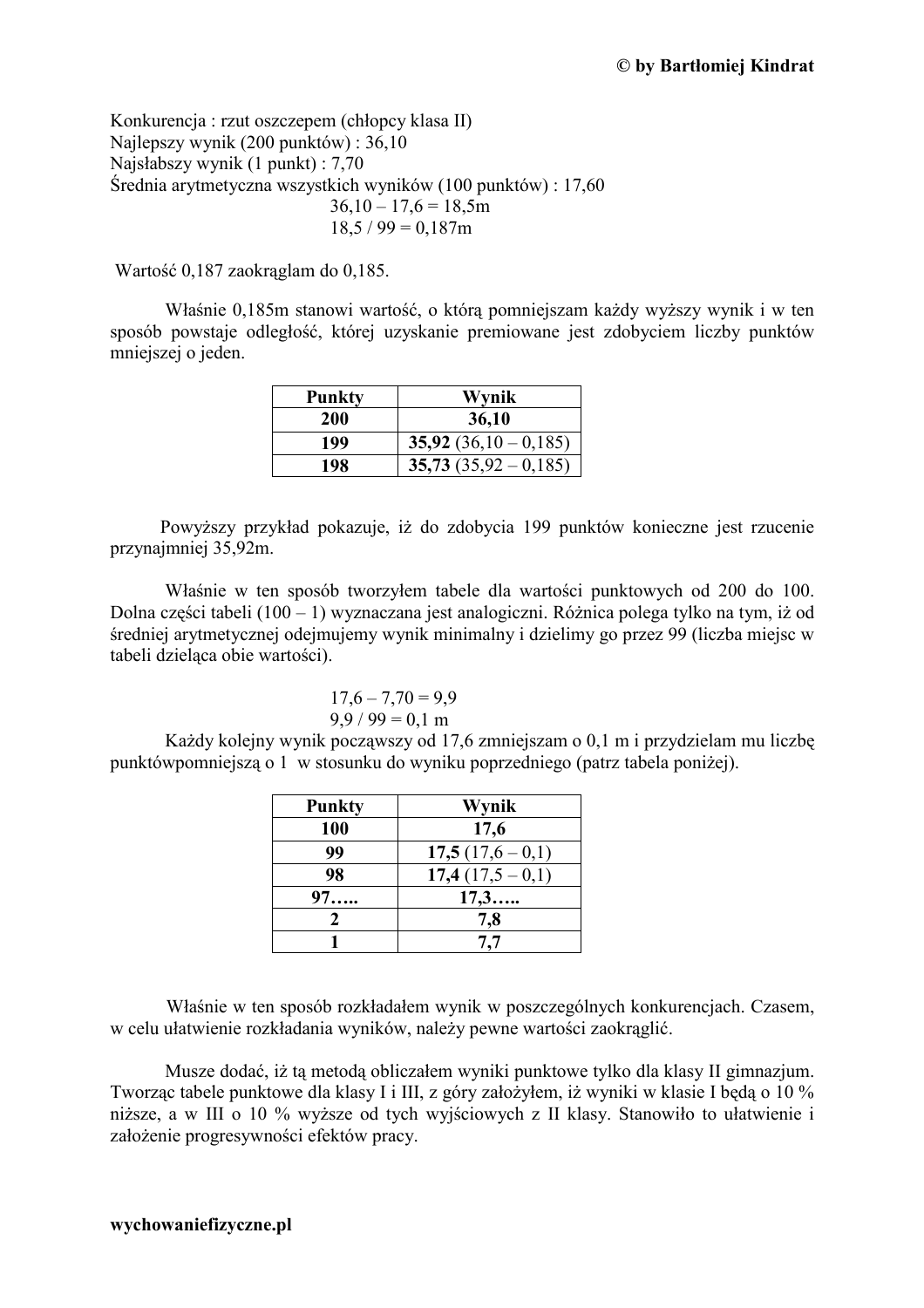Zaprezentowane przeze mnie metody tworzenia tabel punktowych nie są idealne i oczywiście można mieć do nich zastrzeżenia. Jednak prostota ich wykonania, stanowi duży plus i komfort przy opracowywaniu tego typu zestawień.

### Cele i zadania stworzonych przeliczników punktowych w PG Tarnów Opolski

Podstawowym zadaniem stworzonych tabel punktowych jest dokonanie porównań rezultatów uzyskanych przez uczniów poszczególnych klas, a także różnych roczników. Tabele te stanowią adekwatne odzwierciedlenie możliwości uczniów Publicznego Gimnazjum w Tarnowie Opolskim i umożliwiają rzetelną ocenę poziomu sprawności motorycznej w zakresie lekkiej atletyki. Dodatkowym plusem takiego klasyfikowania jest stworzenie uczniom warunków do samokontroli i autoanalizy własnych osiągnięć.

Zróżnicowanie wyników punktowych dla danych klas (roczników) ułatwi nauczycielom wychowania fizycznego obserwację prawidłowego rozwoju motorycznego uczniów (progresja wyników punktowych w kolejnych latach nauki w szkole), a w przypadku pojawienia się regresji wyników, umożliwi szybką analizę porównawczą osiągnięć ucznia i obranie właściwego postepowania naprawczego.

Na bazie wyników punktowych opracować można także sprawny system selekcionowania uzdolnionych ruchowo uczniów i organizowania naboru do sekcji sportowych (wyjazdy na zawody sportowe).

### **Material badawczy**

Tabele punktowe zostały opracowane na podstawie wyników osiąganych przez uczniów PG w Tarnowie Opolskim w wewnątrz szkolnej Lidze Lekkoatletycznej (6 konkurencji). Wyniki te były zbierane i aktualizowane przez nauczycieli wychowania fizycznego w ciągu kilku ostatnich lat.

| Konkurencja           | dziewczęta | chlopcy |
|-----------------------|------------|---------|
| Skok w dal            | 116        | 152     |
| <b>Rzut oszczepem</b> | 118        | 153     |
| Pchnięcie kulą        | 118        | 155     |
| 600m/1000m            | 123        | 156     |
| 60 <sub>m</sub>       | 122        | 152     |
| 60ppł                 |            | 49      |

## Przykładowy schemat skali ocen na podstawie wyników punktowych<sup> $\mathbf{l}$ </sup>

Liczba konkurencji – 6.

Maksymalna liczba punktów możliwa do zdobycia w jednej konkurencji –  $200^2$ . Maksymalna liczba punktów w 6-boju la-  $1200^3$ 

 $1$  Dotyczy sumy punktów uzyskanych we wszystkich konkurencjach 6-boju la.

<sup>&</sup>lt;sup>2</sup> Uczniowie mogą zdobyć więcej niż 200 punktów, w przypadku osiągnięcia w danej konkurencji lepszego rezultatu od tego, któremu przyporządkowane jest 200 punktów (Roz. 5).

<sup>&</sup>lt;sup>3</sup> Jeżeli zostaną spełnione odpowiednie warunki (przypis drugi) istnieje szansa na większą, niż 1200, końcową liczbe punktów 6-boju.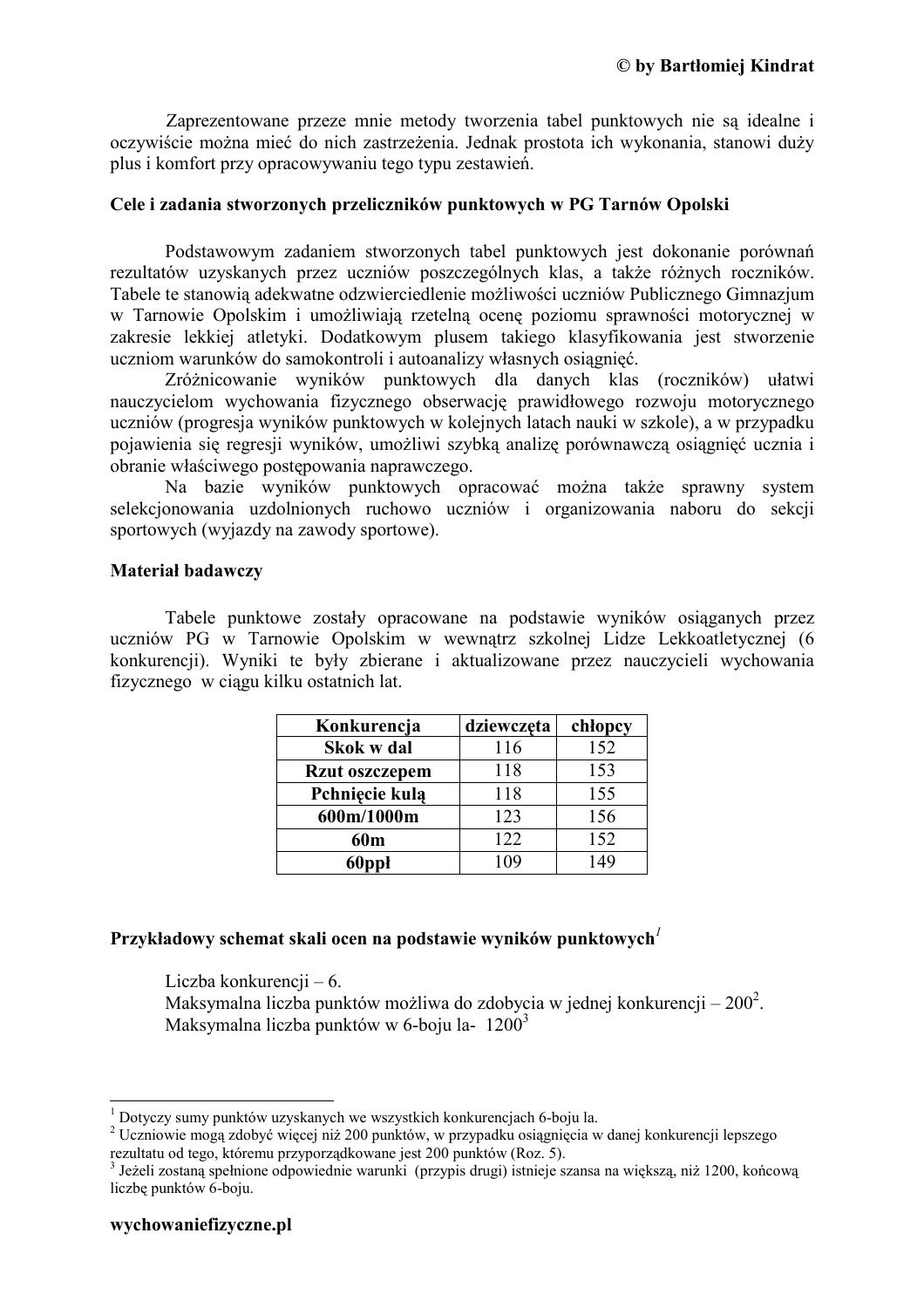| Suma punktów  | Ocena          |
|---------------|----------------|
| $1200 - 1050$ | Celująca       |
| $1049 - 900$  | Bardzo dobra   |
| $899 - 750$   | Dobra          |
| $749 - 600$   | Dostateczna    |
| $599 - 450$   | Mierna         |
| Mnie niż 450  | Niedostateczna |

Tabela 2. Progi punktowe odpowiadające danym ocenom.

Należy pamiętać, iż ocena końcowych rezultatów uzyskanych przez ucznia, nie powinna obejmować tylko tych "suchych" – mierzalnych wyników, ale przede wszystkim ma być adekwatna do poziomu zaangażowania ucznia w wysiłek, rywalizację sportową i chęci do pracy oraz pokonywania własnych słabości.

### Wyniki przekraczające maksymalne normy punktowe.

Podczas opracowywania tabel punktowych zostały przyjęte pewne graniczne wartości wynikowe, za uzyskanie których przyznawano największą, teoretycznie, liczbę punktów (200 pkt). Istnieje jednak spora szansa, iż uczniowie mogą osiągnąć lepsze rezultaty, niż te, którym przyporządkowano 200 punktów. W takim przypadku dobrym rozwiązanie jest wprowadzenie bonusów (tabela 3), które stanowią jak gdyby rozwinięcie tabel punktowych.

|                | Wartości wynikowe  |
|----------------|--------------------|
| Konkurencja    |                    |
| Skok w dal     | Każde 2 cm         |
| Rzut oszczepem | Każde 10 cm        |
| Pchnięcie kulą | Każde 5 cm         |
| 600/1000m      | Każde 5 sekund     |
| 60m            | Każde 0,05 sekundy |
| 60ppł          | Każde 0,05 sekundy |

Tabela 3. Skala rezultatów wynikowych, przewyższających założone maksymalne osiągnięcia (200 pkt) w poszczególnych konkurencjac

Poniżej znajduje się przykładowa tabela dla chłopców z klasy I. Wszystkich zainteresowanych tabelami dla pozostałych klas (również dla dziewcząt) prosze o kontakt mailowy: bartek-kindrat@o2.pl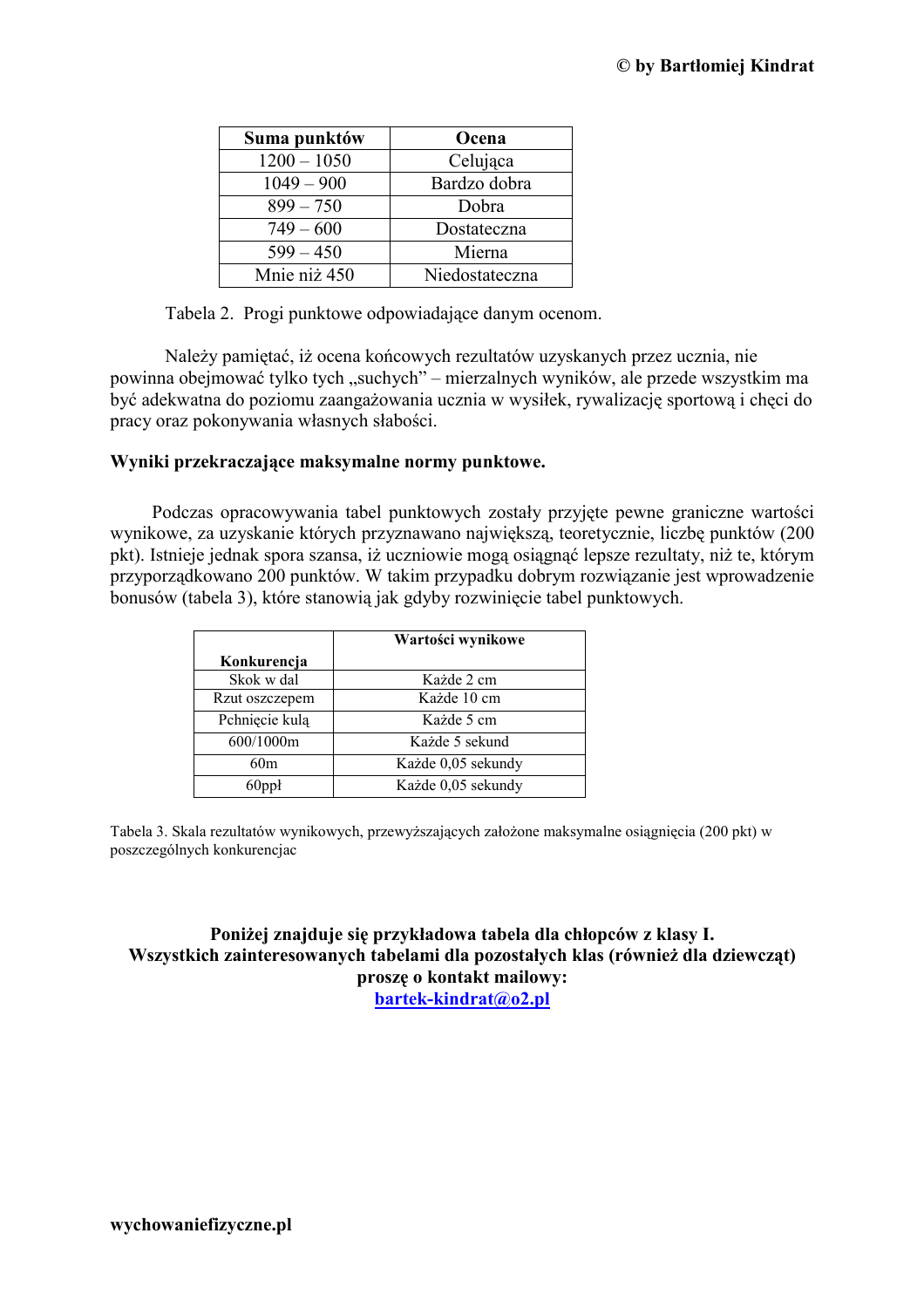| Punkty     | Skok w dal | Rzut<br>oszczepem | Pchnięcie<br>kulą | 1000m          | 60m          | 60ppł          |
|------------|------------|-------------------|-------------------|----------------|--------------|----------------|
| l.p        | cm         | m                 | m                 | sek            | sek          | sek            |
| 200        | 450        | 32,49             | 11,19             | 202,4          | 8,71         | 11,39          |
| 199        | 449        | 32,32             | 11,14             | 203,1          | 8,73         | 11,43          |
| 198        | 447        | 32,16             | 11,09             | 203,7          | 8,75         | 11,47          |
| 197        | 446        | 31,99             | 11,04             | 204,4          | 8,78         | 11,51          |
| 196        | 445        | 31,83             | 11,00             | 205,0          | 8,80         | 11,55          |
| 195        | 443        | 31,66             | 10,95             | 205,7          | 8,82         | 11,59          |
| 194        | 442        | 31,49             | 10,90             | 206,4          | 8,84         | 11,62          |
| 193        | 441        | 31,33             | 10,85             | 207,0          | 8,86         | 11,66          |
| 192        | 439        | 31,16             | 10,80             | 207,7          | 8,89         | 11,70          |
| 191        | 438        | 31,00             | 10,75             | 208,3          | 8,91         | 11,74          |
| 190        | 437        | 30,83             | 10,70             | 209,0          | 8,93         | 11,78          |
| 189        | 435        | 30,66             | 10,66             | 209,7          | 8,95         | 11,82          |
| 188        | 434        | 30,50             | 10,61             | 210,3          | 8,97         | 11,86          |
| 187        | 432        | 30,33             | 10,56             | 211,0          | 9,00         | 11,90          |
| 186        | 431        | 30,17             | 10,51             | 211,6          | 9,02         | 11,94          |
| 185        | 430        | 30,00             | 10,46             | 212,3          | 9,04         | 11,98          |
| 184        | 428        | 29,83             | 10,41             | 213,0          | 9,06         | 12,02          |
| 183        | 427        | 29,67             | 10,36             | 213,6          | 9,08         | 12,05          |
| 182        | 426        | 29,50             | 10,32             | 214,3          | 9,11         | 12,09          |
| 181        | 424        | 29,34             | 10,27             | 214,9          | 9,13         | 12, 13         |
| 180        | 423        | 29,17             | 10,22             | 215,6          | 9,15         | 12,17          |
| 179        | 422        | 29,00             | 10, 17            | 216,3          | 9,17         | 12,21          |
| 178        | 420        | 28,84             | 10, 12            | 216,9          | 9,19         | 12,25          |
| 177        | 419        | 28,67             | 10,07             | 217,6          | 9,22         | 12,29          |
| 176        | 418        | 28,51             | 10,02             | 218,2          | 9,24         | 12,33          |
| 175        | 416        | 28,34             | 9,97              | 218,9          | 9,26         | 12,37          |
| 174        | 415        | 28,17             | 9,93              | 219,6          | 9,28         | 12,41          |
| 173        | 414        | 28,01             | 9,88              | 220,2          | 9,30         | 12,45          |
| 172        | 412        | 27,84             | 9,83              | 220,9          | 9,33         | 12,48          |
| 171        | 411        | 27,68             | 9,78              | 221,5          | 9,35         | 12,52          |
| 170        | 409        | 27,51             | 9,73              | 222,2          | 9,37         | 12,56          |
| 169<br>168 | 408        | 27,34             | 9,68              | 222,9          | 9,39         | 12,60          |
| 167        | 407<br>405 | 27,18             | 9,63              | 223,5          | 9,41         | 12,64          |
| 166        | 404        | 27,01             | 9,59              | 224,2          | 9,44         | 12,68          |
| 165        | 403        | 26,85<br>26,68    | 9,54<br>9,49      | 224,8<br>225,5 | 9,46<br>9,48 | 12,72<br>12,76 |
| 164        | 401        | 26,51             | 9,44              | 226,2          | 9,50         | 12,80          |
| 163        | 400        | 26,35             | 9,39              | 226,8          | 9,52         | 12,84          |
| 162        | 399        | 26,18             | 9,34              | 227,5          | 9,55         | 12,88          |
| 161        | 397        | 26,02             | 9,29              | 228,1          | 9,57         | 12,91          |
| 160        | 396        | 25,85             | 9,25              | 228,8          | 9,59         | 12,95          |
| 159        | 395        | 25,68             | 9,20              | 229,5          | 9,61         | 12,99          |
| 158        | 393        | 25,52             | 9,15              | 230,1          | 9,63         | 13,03          |
| 157        | 392        | 25,35             | 9,10              | 230,8          | 9,66         | 13,07          |
| 156        | 391        | 25,19             | 9,05              | 231,4          | 9,68         | 13,11          |
| 155        | 389        | 25,02             | 9,00              | 232,1          | 9,70         | 13,15          |

Chłopcy klasa I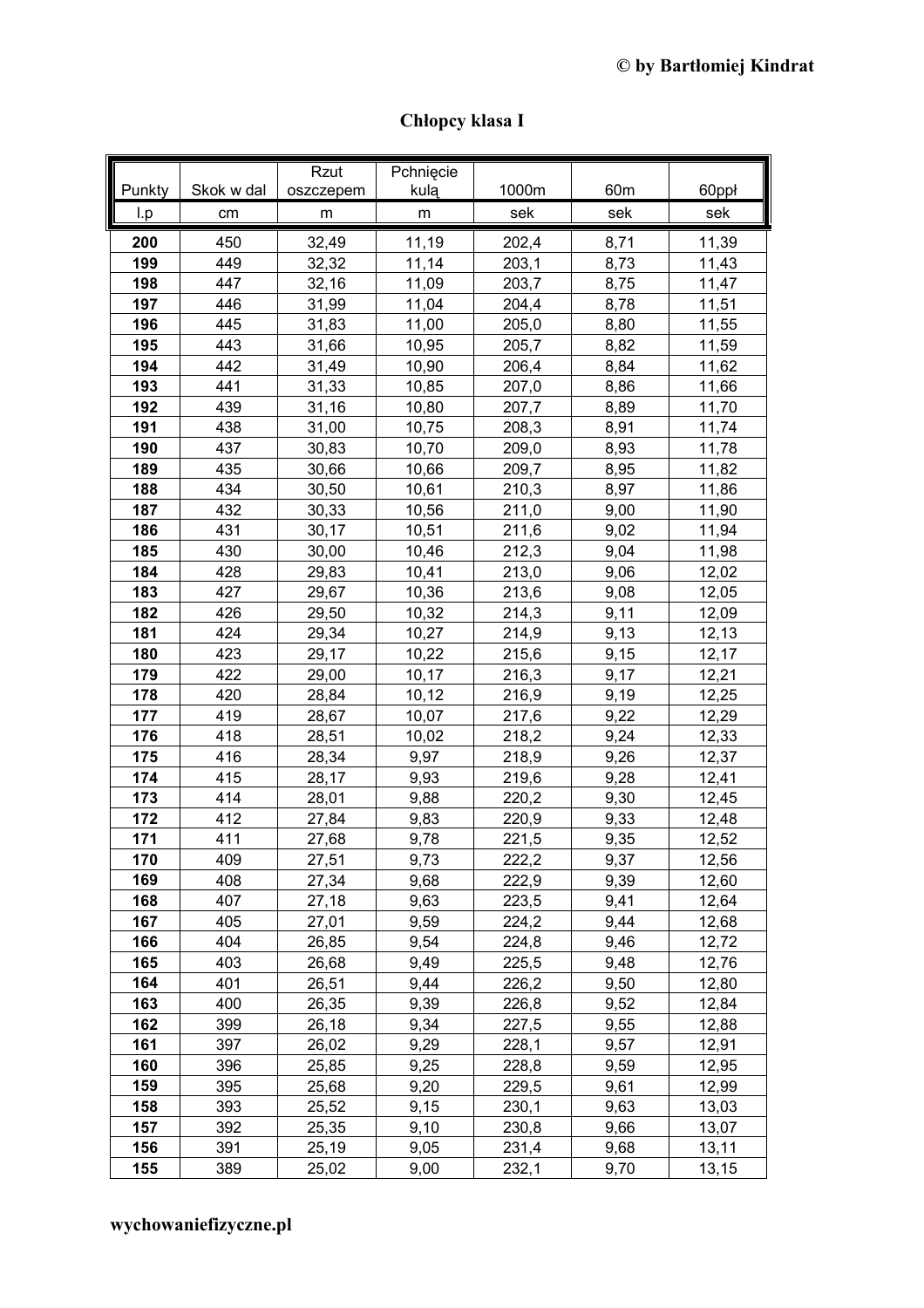| 154 | 388 | 24,85 | 8,95 | 232,8 | 9,72   | 13,19 |
|-----|-----|-------|------|-------|--------|-------|
| 153 | 387 | 24,69 | 8,91 | 233,4 | 9,74   | 13,23 |
| 152 | 385 | 24,52 | 8,86 | 234,1 | 9,77   | 13,27 |
| 151 | 384 | 24,36 | 8,81 | 234,7 | 9,79   | 13,31 |
| 150 | 382 | 24,19 | 8,76 | 235,4 | 9,81   | 13,35 |
| 149 | 381 | 24,02 | 8,71 | 236,1 | 9,83   | 13,38 |
| 148 | 380 | 23,86 | 8,66 | 236,7 | 9,85   | 13,42 |
| 147 | 378 | 23,69 | 8,61 | 237,4 | 9,88   | 13,46 |
| 146 | 377 | 23,53 | 8,57 | 238,0 | 9,90   | 13,50 |
| 145 | 376 | 23,36 | 8,52 | 238,7 | 9,92   | 13,54 |
| 144 | 374 | 23,19 | 8,47 | 239,4 | 9,94   | 13,58 |
| 143 | 373 | 23,03 | 8,42 | 240,0 | 9,96   | 13,62 |
| 142 | 372 | 22,86 | 8,37 | 240,7 | 9,99   | 13,66 |
| 141 | 370 | 22,70 | 8,32 | 241,3 | 10,01  | 13,70 |
| 140 | 369 | 22,53 | 8,27 | 242,0 | 10,03  | 13,74 |
| 139 | 368 | 22,36 | 8,23 | 242,7 | 10,05  | 13,78 |
| 138 | 366 | 22,20 | 8,18 | 243,3 | 10,07  | 13,81 |
| 137 | 365 | 22,03 | 8,13 | 244,0 | 10, 10 | 13,85 |
| 136 | 364 | 21,87 | 8,08 | 244,6 | 10, 12 | 13,89 |
| 135 | 362 | 21,70 | 8,03 | 245,3 | 10,14  | 13,93 |
| 134 | 361 | 21,53 | 7,98 | 246,0 | 10, 16 | 13,97 |
| 133 | 360 | 21,37 | 7,93 | 246,6 | 10, 18 | 14,01 |
| 132 | 358 | 21,20 | 7,89 | 247,3 | 10,21  | 14,05 |
| 131 | 357 | 21,04 | 7,84 | 247,9 | 10,23  | 14,09 |
| 130 | 355 | 20,87 | 7,79 | 248,6 | 10,25  | 14,13 |
| 129 | 354 | 20,70 | 7,74 | 249,3 | 10,27  | 14,17 |
| 128 | 353 | 20,54 | 7,69 | 249,9 | 10,29  | 14,21 |
| 127 | 351 | 20,37 | 7,64 | 250,6 | 10,32  | 14,24 |
| 126 | 350 | 20,21 | 7,59 | 251,2 | 10,34  | 14,28 |
| 125 | 349 | 20,04 | 7,54 | 251,9 | 10,36  | 14,32 |
| 124 | 347 | 19,87 | 7,50 | 252,6 | 10,38  | 14,36 |
| 123 | 346 | 19,71 | 7,45 | 253,2 | 10,40  | 14,40 |
| 122 | 345 | 19,54 | 7,40 | 253,9 | 10,43  | 14,44 |
| 121 | 343 | 19,38 | 7.35 | 254,5 | 10,45  | 14,48 |
| 120 | 342 | 19,21 | 7,30 | 255,2 | 10,47  | 14,52 |
| 119 | 341 | 19,04 | 7,25 | 255,9 | 10,49  | 14,56 |
| 118 | 339 | 18,88 | 7,20 | 256,5 | 10,51  | 14,60 |
| 117 | 338 | 18,71 | 7,16 | 257,2 | 10,54  | 14,64 |
| 116 | 337 | 18,55 | 7,11 | 257,8 | 10,56  | 14,67 |
| 115 | 335 | 18,38 | 7,06 | 258,5 | 10,58  | 14,71 |
| 114 | 334 | 18,21 | 7,01 | 259,2 | 10,60  | 14,75 |
| 113 | 333 | 18,05 | 6,96 | 259,8 | 10,62  | 14,79 |
| 112 | 331 | 17,88 | 6,91 | 260,5 | 10,65  | 14,83 |
| 111 | 330 | 17,72 | 6,86 | 261,1 | 10,67  | 14,87 |
| 110 | 328 | 17,55 | 6,82 | 261,8 | 10,69  | 14,91 |
| 109 | 327 | 17,38 | 6,77 | 262,5 | 10,71  | 14,95 |
| 108 | 326 | 17,22 | 6,72 | 263,1 | 10,73  | 14,99 |
| 107 | 324 | 17,05 | 6,67 | 263,8 | 10,76  | 15,03 |
| 106 | 323 | 16,89 | 6,62 | 264,4 | 10,78  | 15,07 |
| 105 | 322 | 16,72 | 6,57 | 265,1 | 10,80  | 15,10 |
| 104 | 320 | 16,55 | 6,52 | 265,8 | 10,82  | 15,14 |
| 103 | 319 | 16,39 | 6,48 | 266,4 | 10,84  | 15,18 |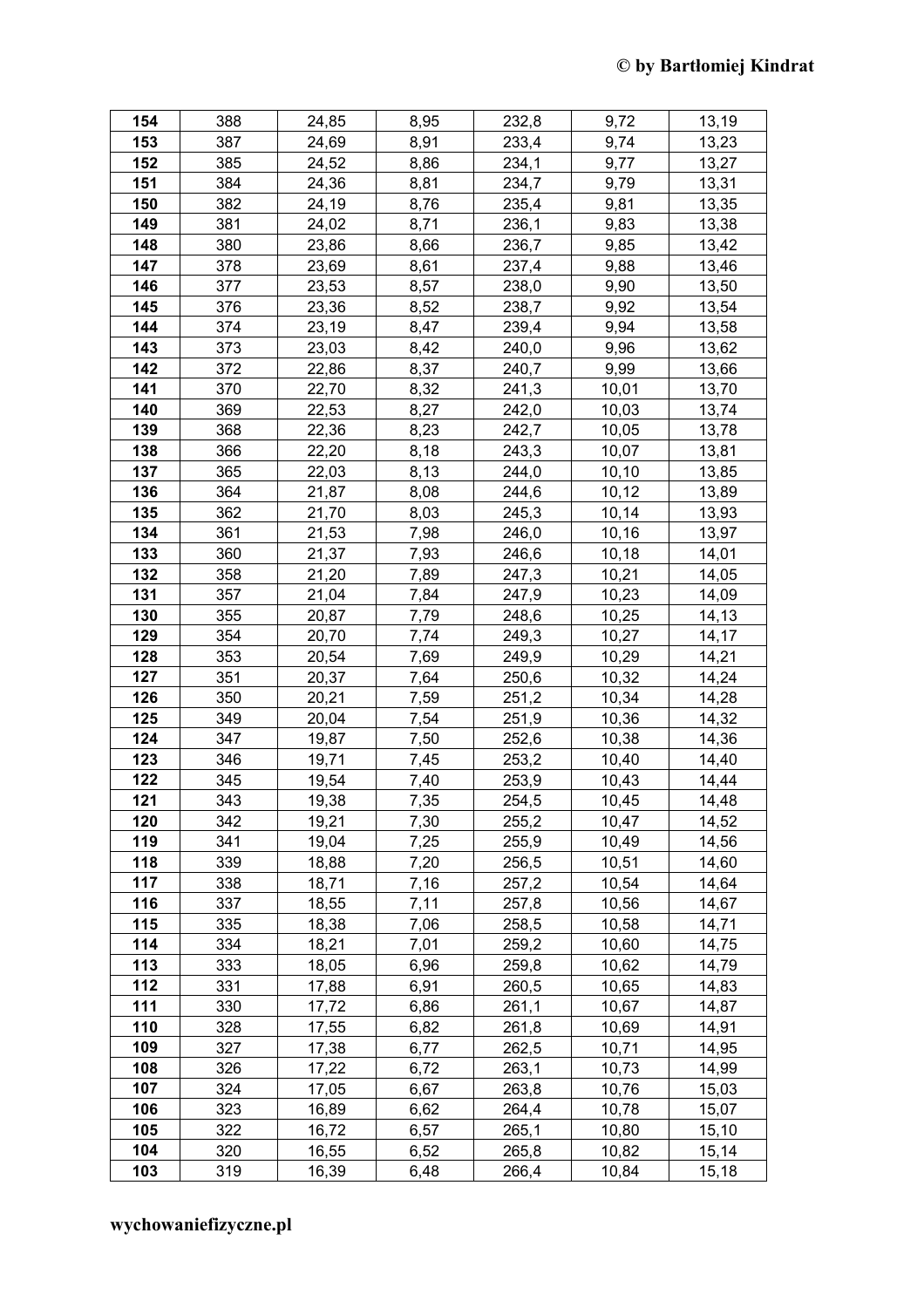| 102 | 318 | 16,22 | 6,43 | 267,1 | 10,87 | 15,22 |
|-----|-----|-------|------|-------|-------|-------|
| 101 | 316 | 16,06 | 6,38 | 267,7 | 10,89 | 15,26 |
| 100 | 315 | 15,89 | 6,33 | 268,4 | 10,91 | 15,30 |
| 99  | 314 | 15,80 | 6,30 | 269,9 | 10,95 | 15,39 |
| 98  | 312 | 15,71 | 6,27 | 271,5 | 10,98 | 15,48 |
| 97  | 311 | 15,62 | 6,24 | 273,0 | 11,02 | 15,56 |
| 96  | 310 | 15,53 | 6,20 | 274,6 | 11,05 | 15,65 |
| 95  | 309 | 15,44 | 6,17 | 276,1 | 11,09 | 15,74 |
| 94  | 307 | 15,35 | 6,14 | 277,6 | 11,12 | 15,83 |
| 93  | 306 | 15,26 | 6,11 | 279,2 | 11,16 | 15,92 |
| 92  | 305 | 15,17 | 6,08 | 280,7 | 11,19 | 16,00 |
| 91  | 304 | 15,08 | 6,05 | 282,3 | 11,23 | 16,09 |
| 90  | 302 | 14,99 | 6,01 | 283,8 | 11,26 | 16,18 |
| 89  | 301 | 14,90 | 5,98 | 285,3 | 11,30 | 16,27 |
| 88  | 300 | 14,81 | 5,95 | 286,9 | 11,33 | 16,36 |
| 87  | 298 | 14,72 | 5,92 | 288,4 | 11,37 | 16,44 |
| 86  | 297 | 14,63 | 5,89 | 290,0 | 11,40 | 16,53 |
| 85  | 296 | 14,54 | 5,86 | 291,5 | 11,44 | 16,62 |
| 84  | 295 | 14,45 | 5,83 | 293,0 | 11,47 | 16,71 |
| 83  | 293 | 14,36 | 5,79 | 294,6 | 11,51 | 16,80 |
| 82  | 292 | 14,27 | 5,76 | 296,1 | 11,54 | 16,88 |
| 81  | 291 | 14,18 | 5,73 | 297,7 | 11,58 | 16,97 |
| 80  | 290 | 14,09 | 5,70 | 299,2 | 11,61 | 17,06 |
| 79  | 288 | 14,00 | 5,67 | 300,7 | 11,65 | 17,15 |
| 78  | 287 | 13,91 | 5,64 | 302,3 | 11,68 | 17,24 |
| 77  | 286 | 13,82 | 5,61 | 303,8 | 11,72 | 17,32 |
| 76  | 285 | 13,73 | 5,57 | 305,4 | 11,75 | 17,41 |
| 75  | 283 | 13,64 | 5,54 | 306,9 | 11,79 | 17,50 |
| 74  | 282 | 13,55 | 5,51 | 308,4 | 11,83 | 17,59 |
| 73  | 281 | 13,46 | 5,48 | 310,0 | 11,86 | 17,68 |
| 72  | 279 | 13,37 | 5,45 | 311,5 | 11,90 | 17,76 |
| 71  | 278 | 13,28 | 5,42 | 313,1 | 11,93 | 17,85 |
| 70  | 277 | 13,19 | 5,38 | 314,6 | 11,97 | 17,94 |
| 69  | 276 | 13,10 | 5,35 | 316,1 | 12,00 | 18,03 |
| 68  | 274 | 13,01 | 5,32 | 317,7 | 12,04 | 18,12 |
| 67  | 273 | 12,92 | 5,29 | 319,2 | 12,07 | 18,20 |
| 66  | 272 | 12,83 | 5,26 | 320,8 | 12,11 | 18,29 |
| 65  | 271 | 12,74 | 5,23 | 322,3 | 12,14 | 18,38 |
| 64  | 269 | 12,65 | 5,20 | 323,8 | 12,18 | 18,47 |
| 63  | 268 | 12,56 | 5,16 | 325,4 | 12,21 | 18,56 |
| 62  | 267 | 12,47 | 5,13 | 326,9 | 12,25 | 18,64 |
| 61  | 265 | 12,38 | 5,10 | 328,5 | 12,28 | 18,73 |
| 60  | 264 | 12,29 | 5,07 | 330,0 | 12,32 | 18,82 |
| 59  | 263 | 12,20 | 5,04 | 331,5 | 12,35 | 18,91 |
| 58  | 262 | 12,11 | 5,01 | 333,1 | 12,39 | 19,00 |
| 57  | 260 | 12,02 | 4,98 | 334,6 | 12,42 | 19,08 |
| 56  | 259 | 11,93 | 4,94 | 336,2 | 12,46 | 19,17 |
| 55  | 258 | 11,84 | 4,91 | 337,7 | 12,49 | 19,26 |
| 54  | 257 | 11,75 | 4,88 | 339,2 | 12,53 | 19,35 |
| 53  | 255 | 11,66 | 4,85 | 340,8 | 12,56 | 19,44 |
| 52  | 254 | 11,57 | 4,82 | 342,3 | 12,60 | 19,52 |
| 51  | 253 | 11,48 | 4,79 | 343,9 | 12,63 | 19,61 |